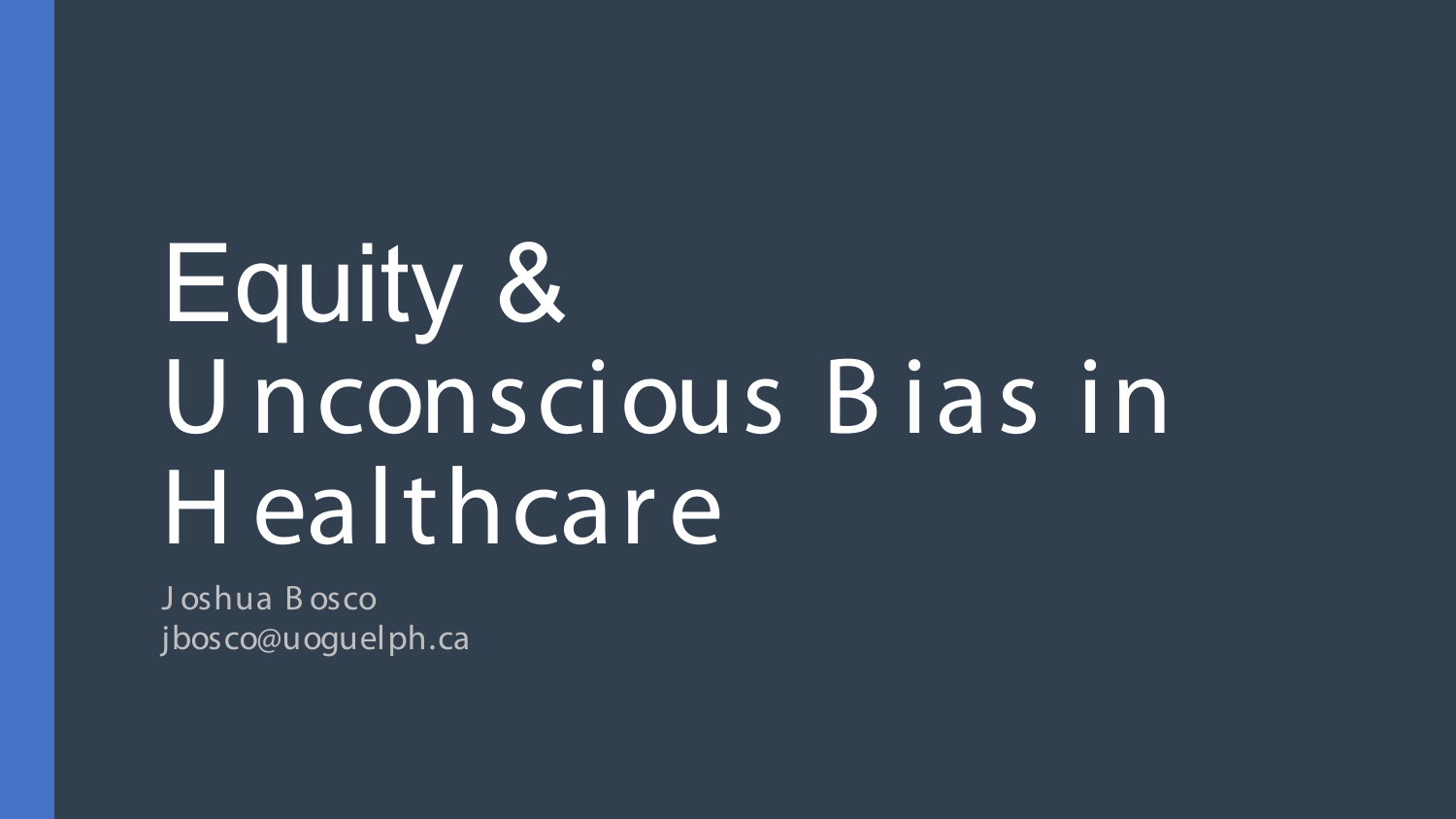# **Equality**

The idea that people are treated the same regardless of the situation/their needs.

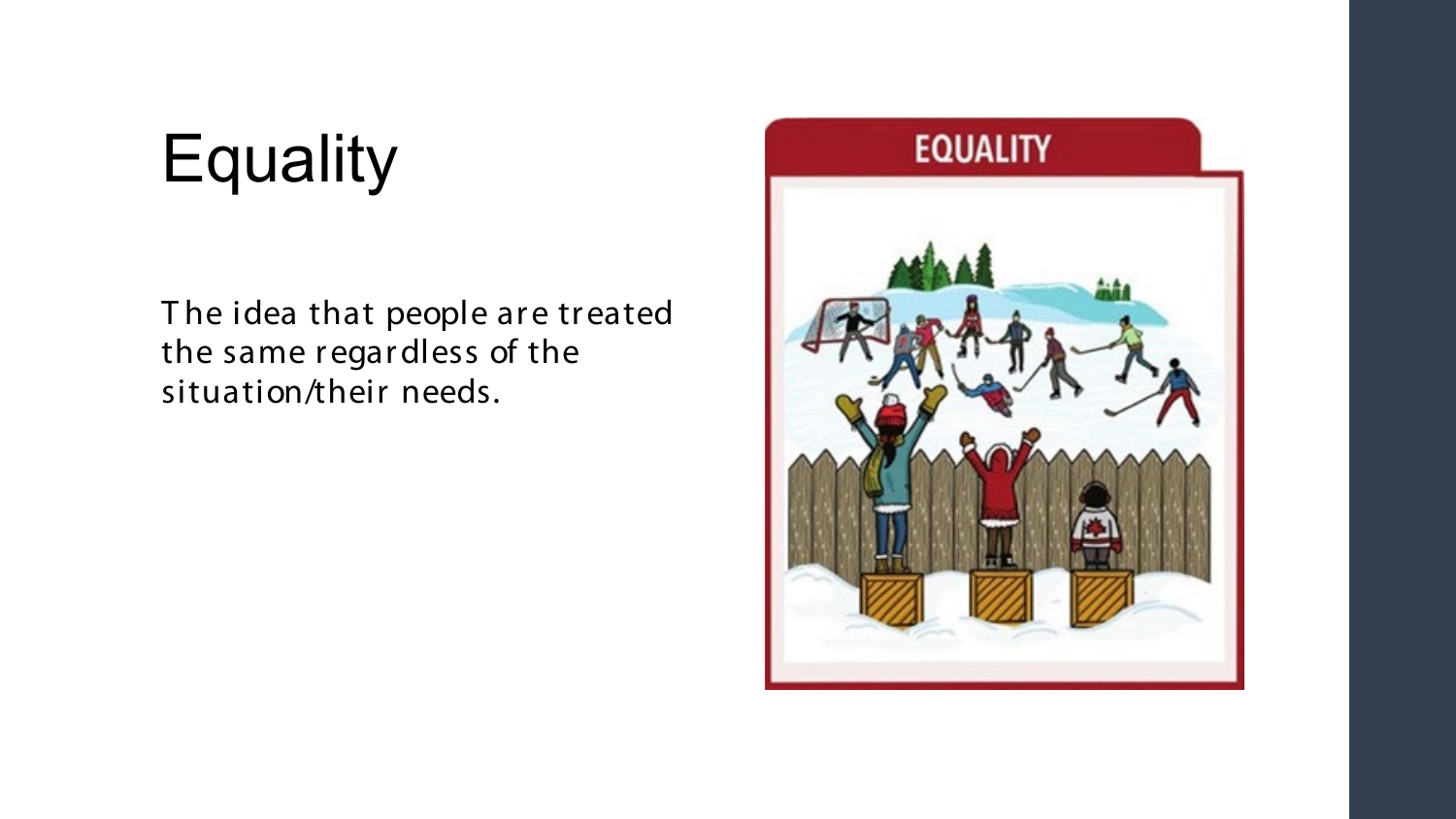# **Equity**

The idea that everyone should be treated fairly according to their needs. Includes removing barriers that may disadvantage certain groups.

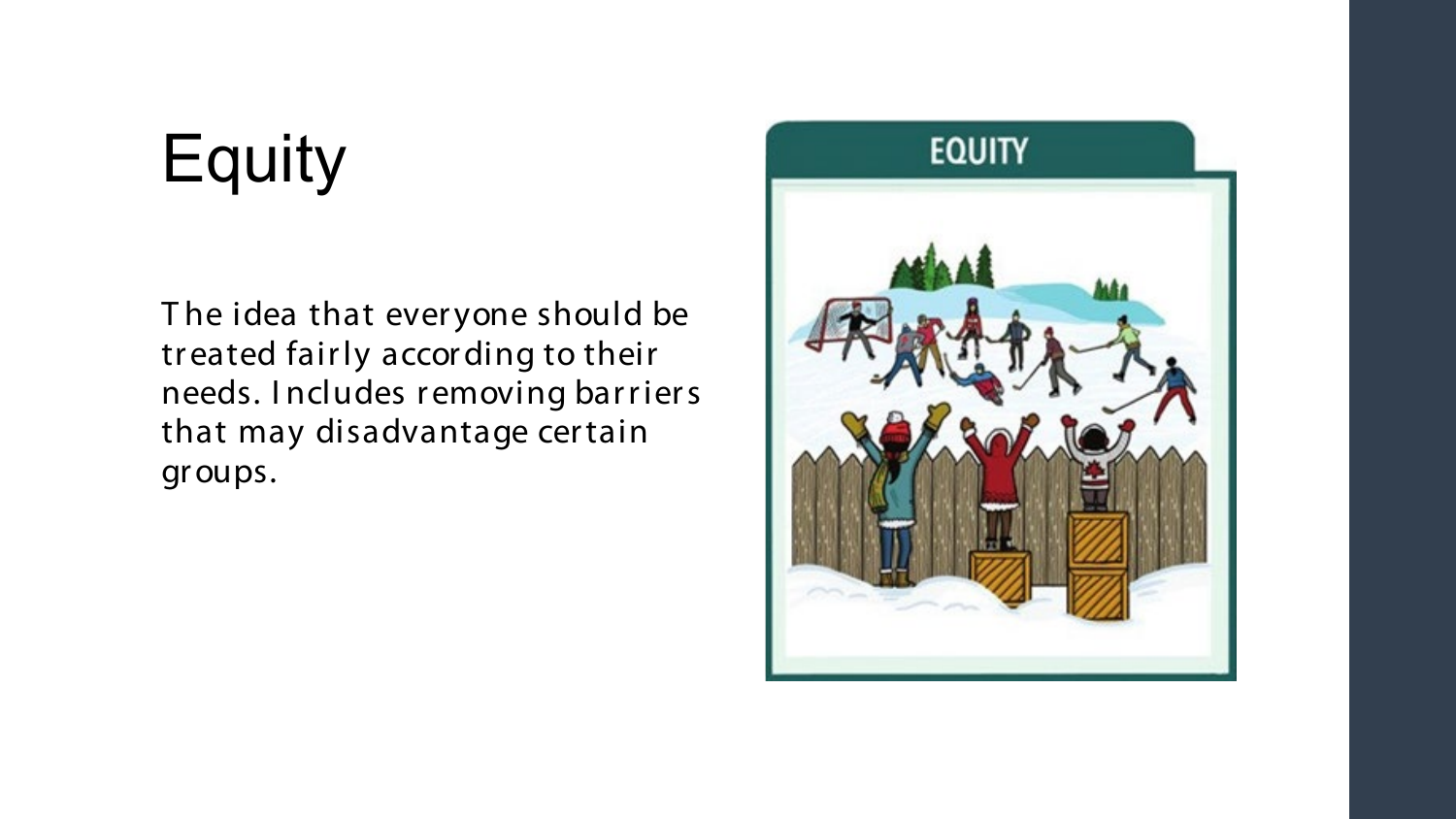# Removing Barriers

T he idea that by addr essing the cause of the inequity and removing systematic barriers, ever yone will be able to achieve their goals without additional assistance.

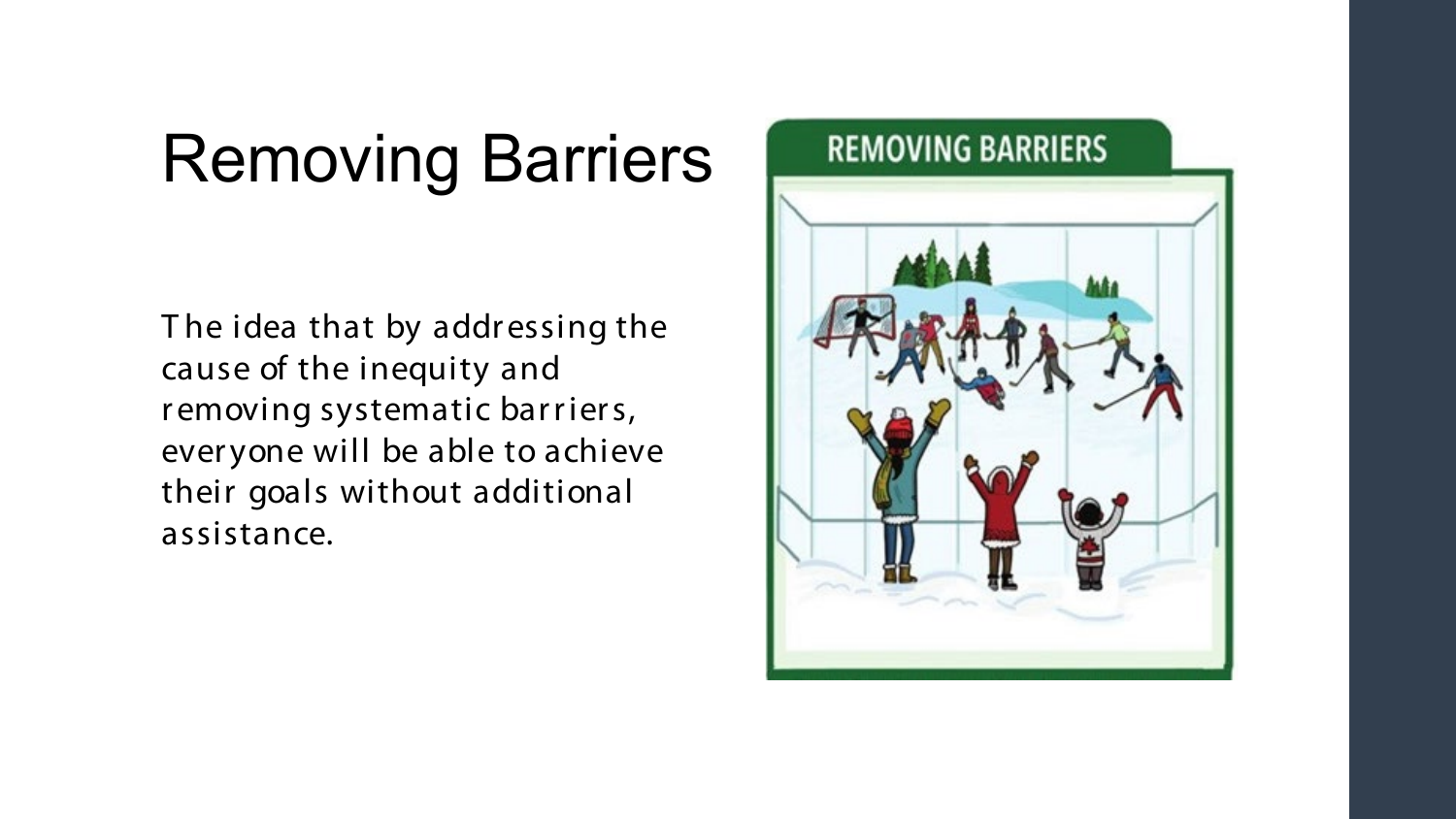## What is Health Equity, and why does it matter ?



What Is Health Equity, and Why Does It Matter?

\*Subtitles are available for the video - [https://www.youtube.com/watch?](https://www.youtube.com/watch?v=CwBEkGurMiY) v=CwBEkGurMiY

Enable by clicking here ^ when the video begins\*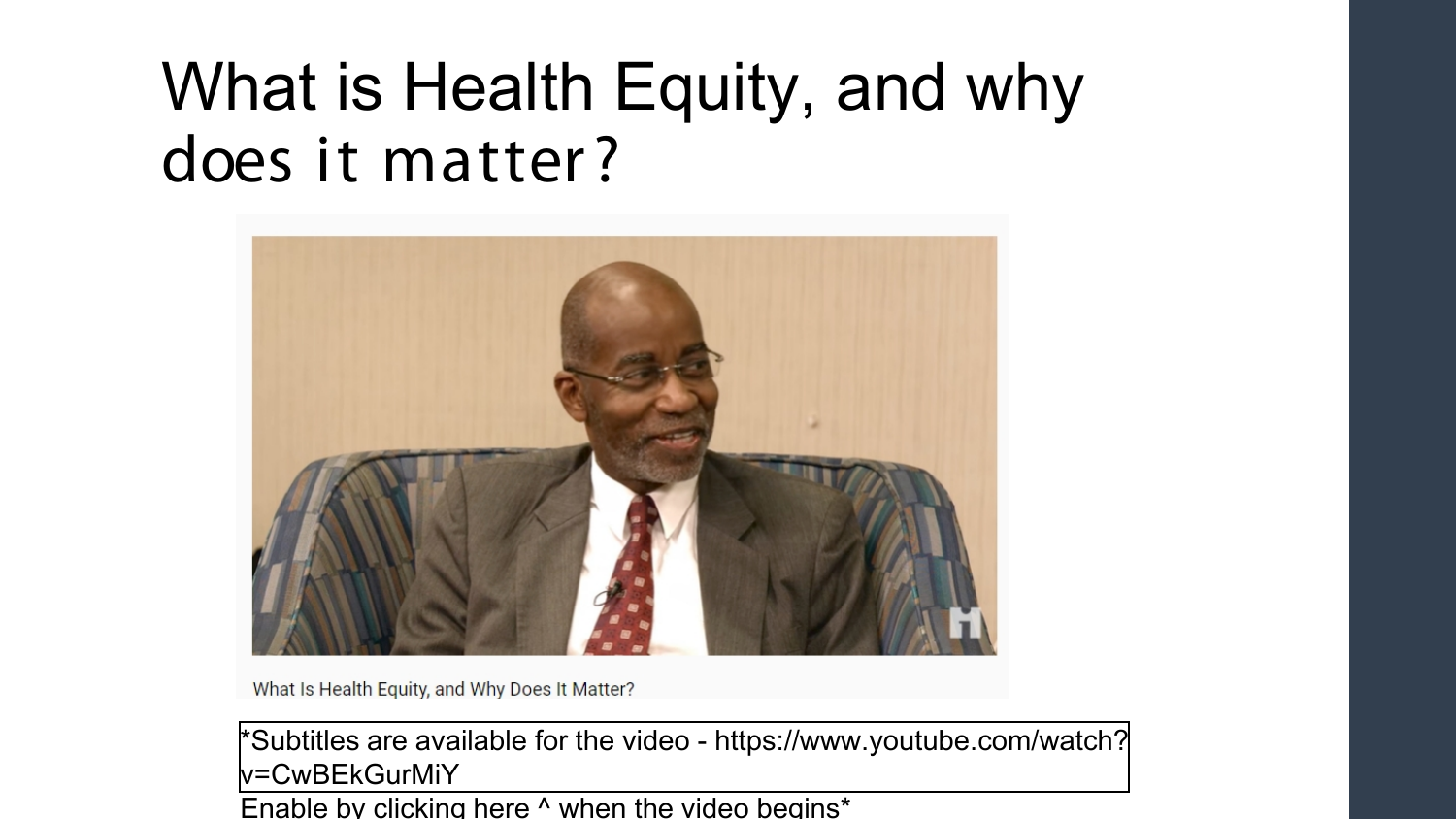# **Health Disparities**

Differences in the incidence, prevalence, mortality, and burden of diseases and other adverse health conditions that exist among specific populations

- $\bullet$  Race
- $\bullet$  Gender
- $\bullet$  E thnicity
- Disability
- Location
- $\bullet$  | ncome
- $\bullet$  F ducation
- $\bullet$  Age

#### \*\* DISPARITIES CREATE INEQUITIES\*\*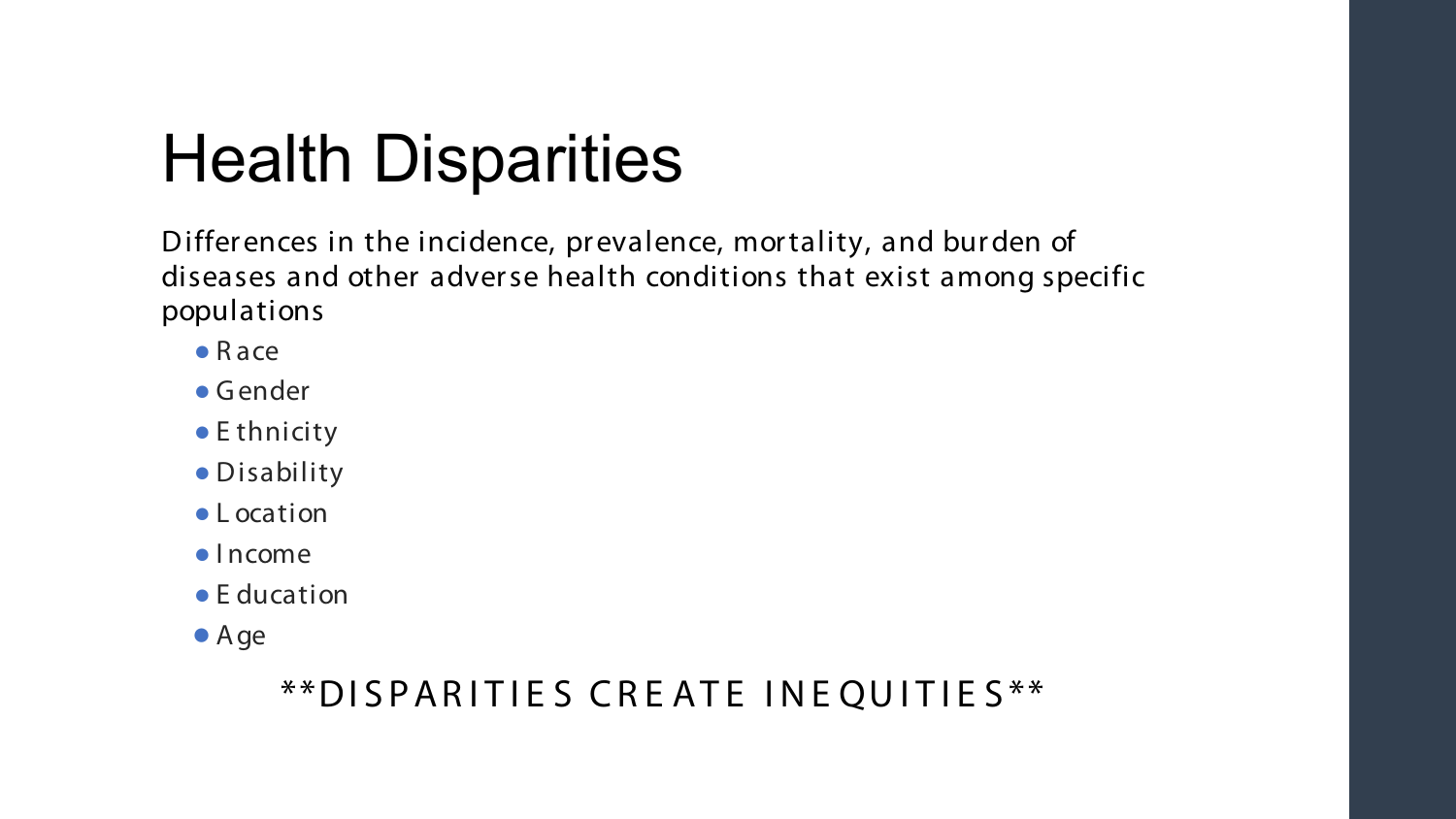|     | <b>WHAT MAKES</b><br><b>CANADIANS SICK?</b>                                                                                                                                                                                                                                                                                                                          |                    |
|-----|----------------------------------------------------------------------------------------------------------------------------------------------------------------------------------------------------------------------------------------------------------------------------------------------------------------------------------------------------------------------|--------------------|
| 50% | <b>INCOME</b><br><b>EARLY CHILDHOOD DEVELOPMENT</b><br><b>DISABILITY</b><br><b>EDUCATION</b><br><b>SOCIAL EXCLUSION</b><br><b>SOCIAL SAFETY NET</b><br><b>YOUR LIFE</b><br><b>GENDER</b><br><b>EMPLOYMENT/WORKING CONDITIONS</b><br><b>RACE</b><br><b>ABORIGINAL STATUS</b><br><b>SAFE AND NUTRITIOUS FOOD</b><br>HOUSING/HOMELESSNESS<br><b>COMMUNITY BELONGING</b> |                    |
| 25% | <b>ACCESS TO HEALTH CARE</b><br><b>YOUR HEALTH CARE</b><br><b>HEALTH CARE SYSTEM</b><br><b>WAIT TIMES</b>                                                                                                                                                                                                                                                            |                    |
| 15% | <b>BIOLOGY</b><br><b>YOUR BIOLOGY</b><br><b>GENETICS</b>                                                                                                                                                                                                                                                                                                             |                    |
| 10% | <b>AIR QUALITY</b><br>YOUR ENVIRONMENT<br><b>CIVIC INFRASTRUCTURE</b>                                                                                                                                                                                                                                                                                                |                    |
|     | <b>THESE ARE CANADA</b><br>FRMIN                                                                                                                                                                                                                                                                                                                                     | #SDOH<br>OF HEALTH |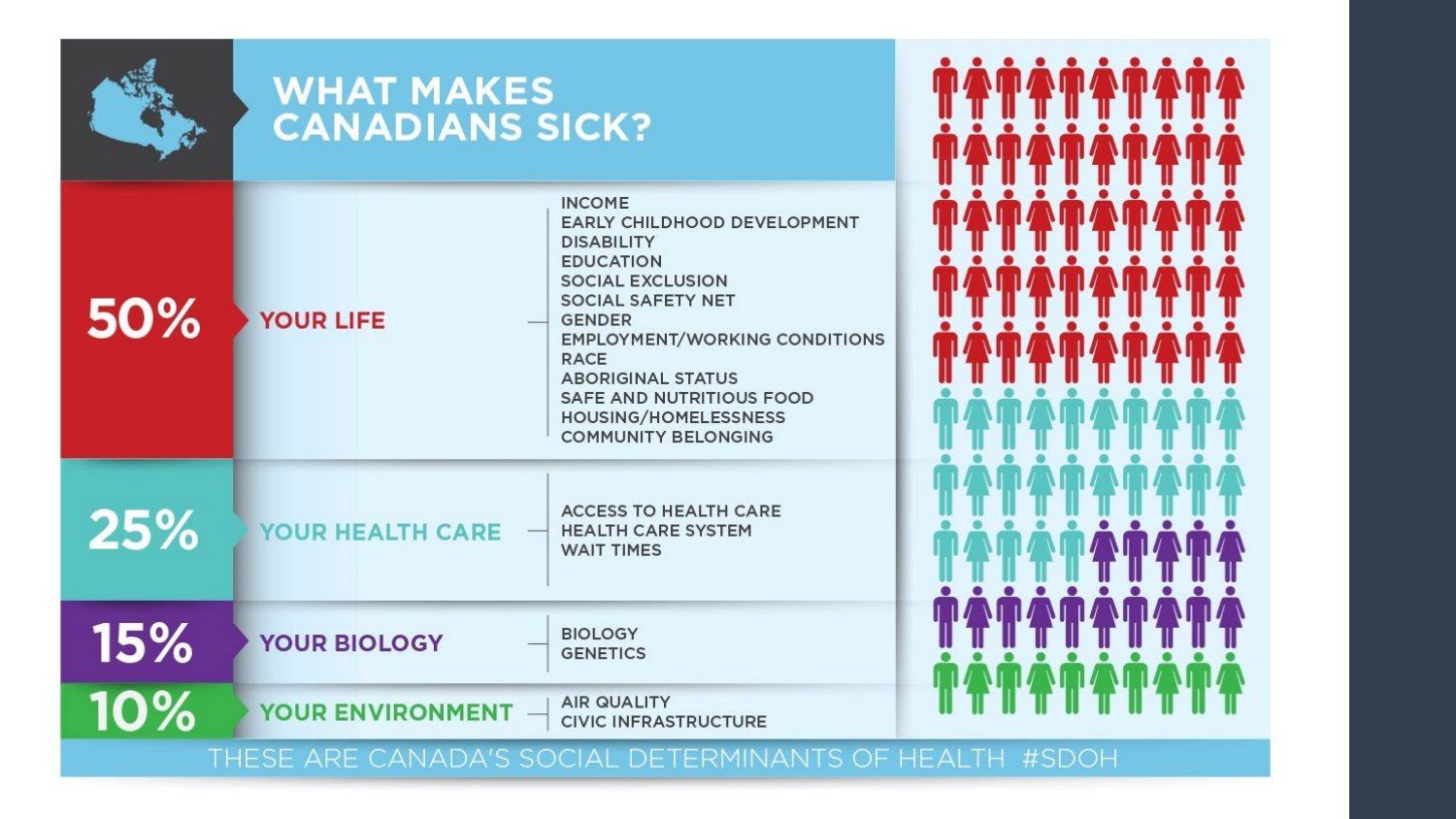## Health Disparities - A ge

Age is one of the largest disparities in health.

- $\cdot$  Require more care
- Struggle to access care









R ate of appr ox. 216 per 100,000 R ate of appr ox. 1854 per 100,000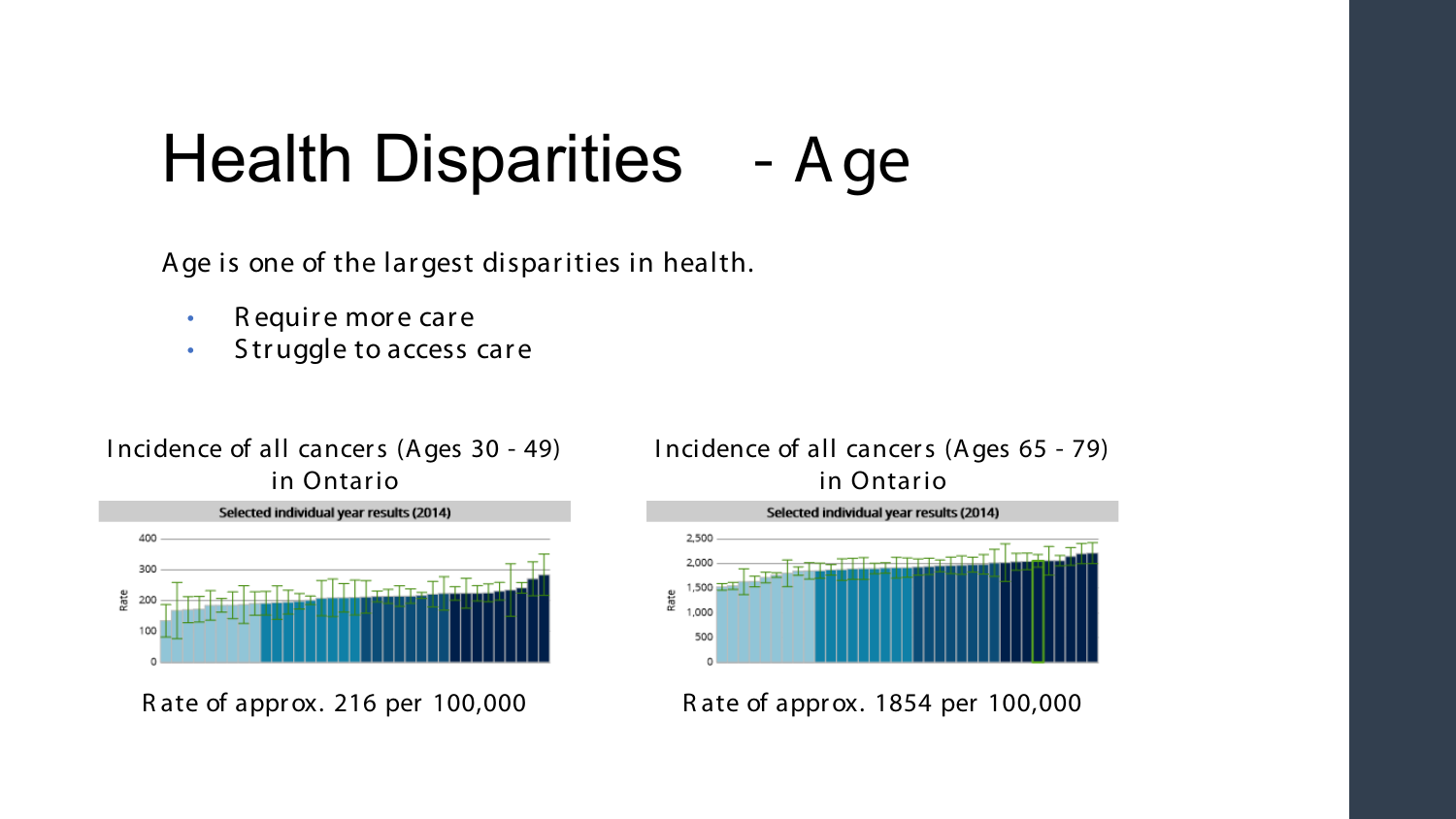# Unconscious Bias

The idea that individuals can have prejudices towards certain groups or individuals without consciously doing so.

Including but not limited to:

- Disability  $\bullet$
- $\bullet$  Gender
- Sexual and Gender Minority
- Race  $\bullet$

Quick Reflection: Reflect on whether or not you are affected by unconscious biases. If so, which biases and how do you think you can stop this from happening?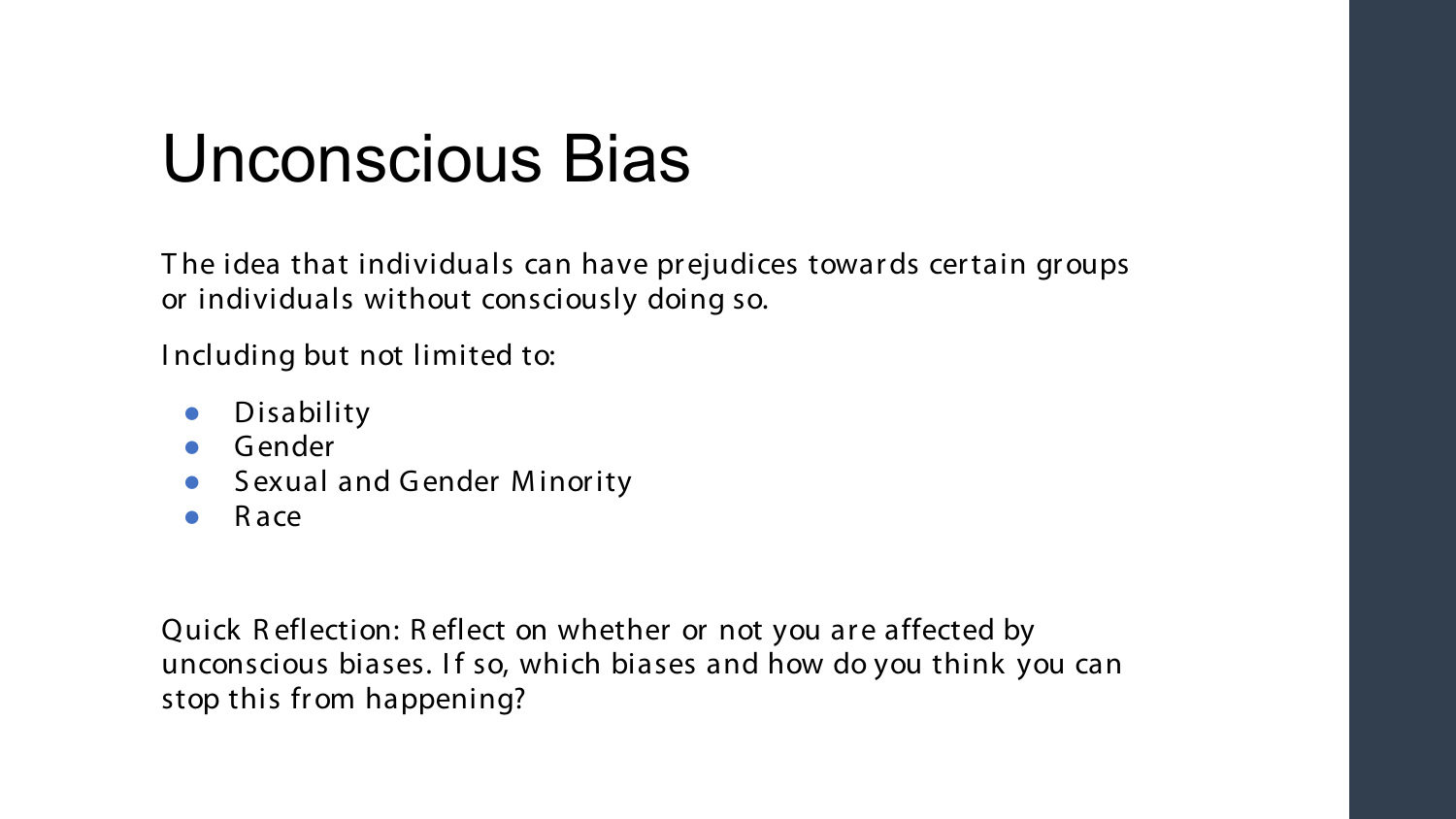### Unconscious Bias in Healthcare

IAT: Implicit Association Test - Race

- M ain test used
- 2002-2017  $=$  >4 million tests
- 75% show bias

H ow does it affect individuals?

- Premature/missed diagnoses
- Misconceptions
- Different behaviour towards certain groups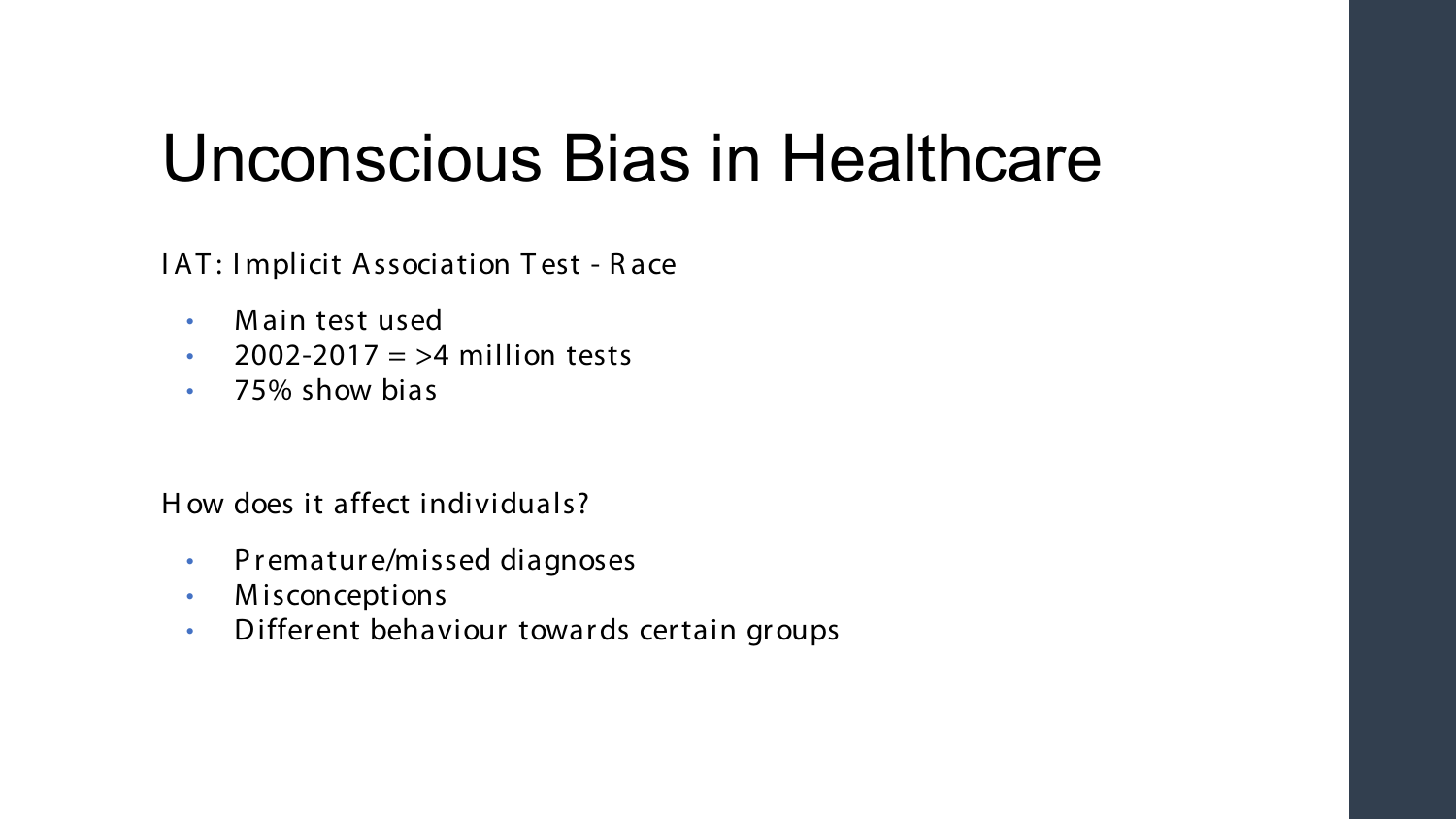# **The Seed**

An organization in the Guelph-Wellington community whose goal is to work towards a community with no barriers to healthy food.

- Delivering food programs  $\bullet$
- Working with community members and partner organizations  $\bullet$
- Advocating for systems-change and effective food policies  $\bullet$



theseedguelph.ca